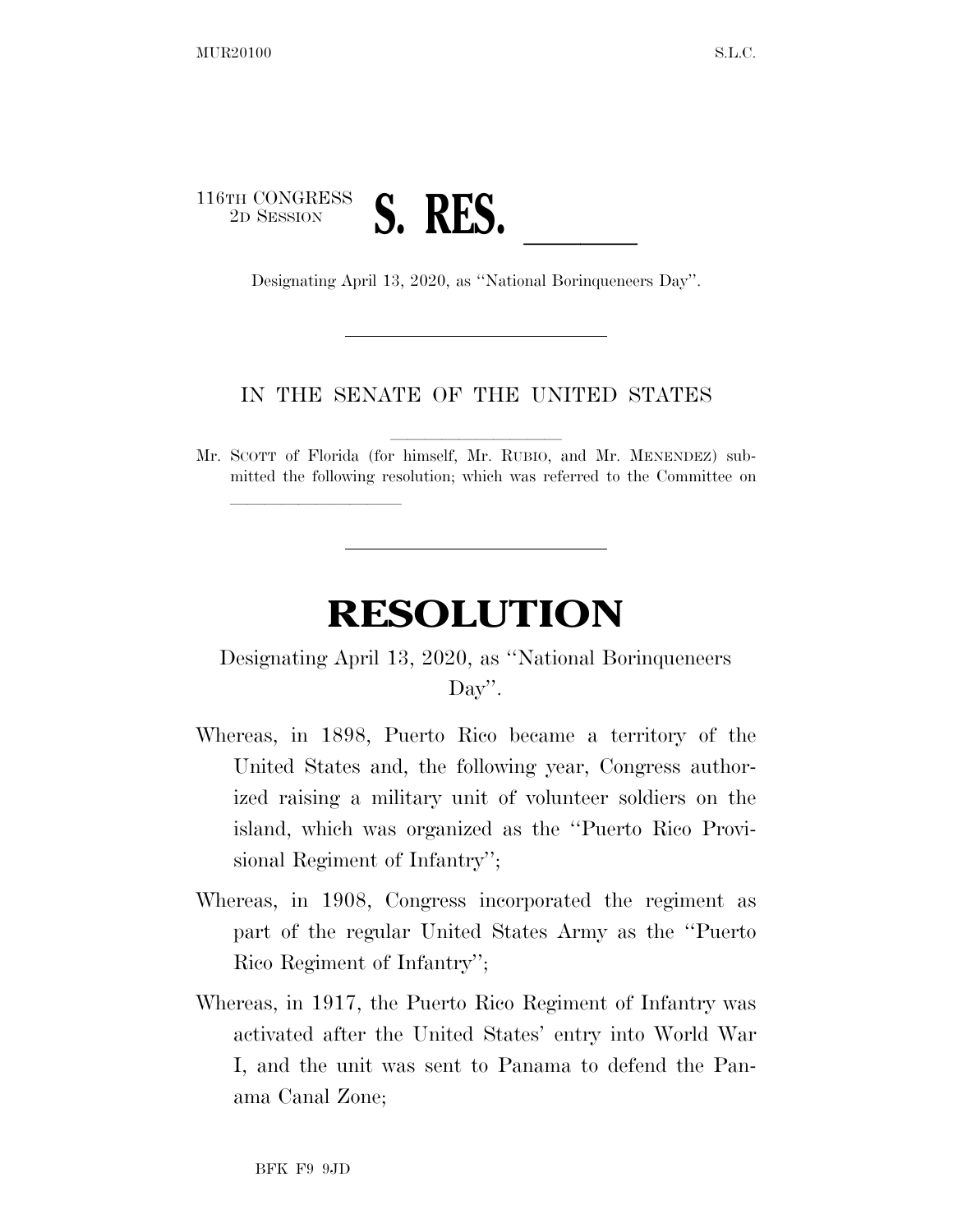- Whereas, in 1920, Congress redesignated the unit as the 65th Infantry Regiment of the United States Army;
- Whereas during World War II, the 65th Infantry Regiment served in North Africa and Europe, including combat operations in France and Germany for which members of the unit received commendations for valiant service, including 1 Distinguished Service Cross, 2 Silver Stars, 2 Bronze Stars, and 90 Purple Hearts;
- Whereas, in 1950, the 65th Infantry Regiment deployed to South Korea, and during the voyage the soldiers nicknamed the unit the ''Borinqueneers'', a reference to the native Taino Tribe's name for the island of Puerto Rico;
- Whereas during the Korean War, the 65th Infantry Regiment (hereinafter, the ''Borinqueneers'') engaged in substantial combat operations on the Korean Peninsula, and the unit played a central role in several important offensives and counter-offensives that earned it well-deserved admiration and commendation;
- Whereas the Borinqueneers' extraordinary service during the Korean War resulted in the Regiment receiving 2 Presidential Unit Citations (Army and Navy), 2 Republic of Korea Presidential Unit Citations, a Meritorious Unit Commendation (Army), a Navy Unit Commendation, the Bravery Gold Medal of Greece, and campaign participation credits for United Nations Offensive, Chinese Communist Forces (CCF) Intervention, First United Nations Counteroffensive, CCF Spring Offensive, United Nations Summer-Fall Offensive, Second Korean Winter, Korea Summer-Fall 1952, Third Korean Winter, and Korea Summer 1953;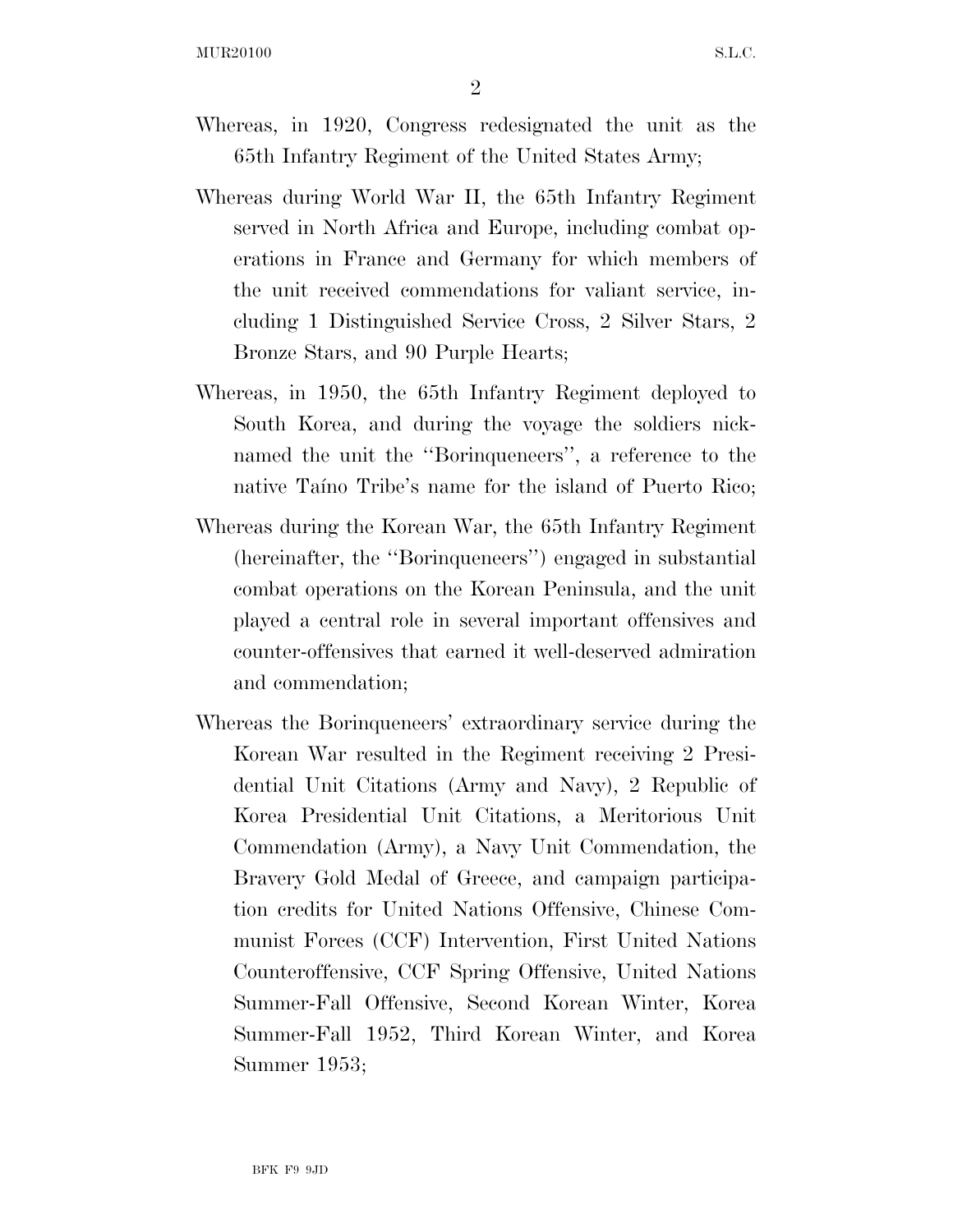3

- Whereas the Borinqueneers' extraordinary service during the Korean War also resulted in numerous individual commendations and awards for its soldiers, including 1 Medal of Honor, 9 Distinguished Service Crosses, more than 250 Silver Stars, more than 600 Bronze Stars, and more than 2,700 Purple Hearts;
- Whereas, in 1956, the 65th Infantry Regiment was deactivated from the regular United States Army and, in 1959, its units and regimental number were assigned to the Puerto Rico National Guard;
- Whereas, in 1982, the United States Army Center of Military History officially authorized designating the 65th Infantry Regiment as the ''Borinqueneers''; and
- Whereas, on April 13, 2016, Congress awarded the Congressional Gold Medal to the 65th Infantry Regiment in recognition of the Borinqueneers' numerous contributions to American history and outstanding military service from World War I through the recent conflicts in Afghanistan and Iraq: Now, therefore, be it
	- 1 *Resolved,* That the Senate—
- 2 (1) designates April 13, 2020, as ''National 3 Borinqueneers Day'';
- 4 (2) recognizes the bravery, service, and sacrifice 5 of the Puerto Rican soldiers of the 65th Infantry 6 Regiment in the armed conflicts of the United 7 States in the 20th and 21st centuries;
- 8 (3) expresses deep gratitude for the contribu-9 tions to the Armed Forces that have been made by